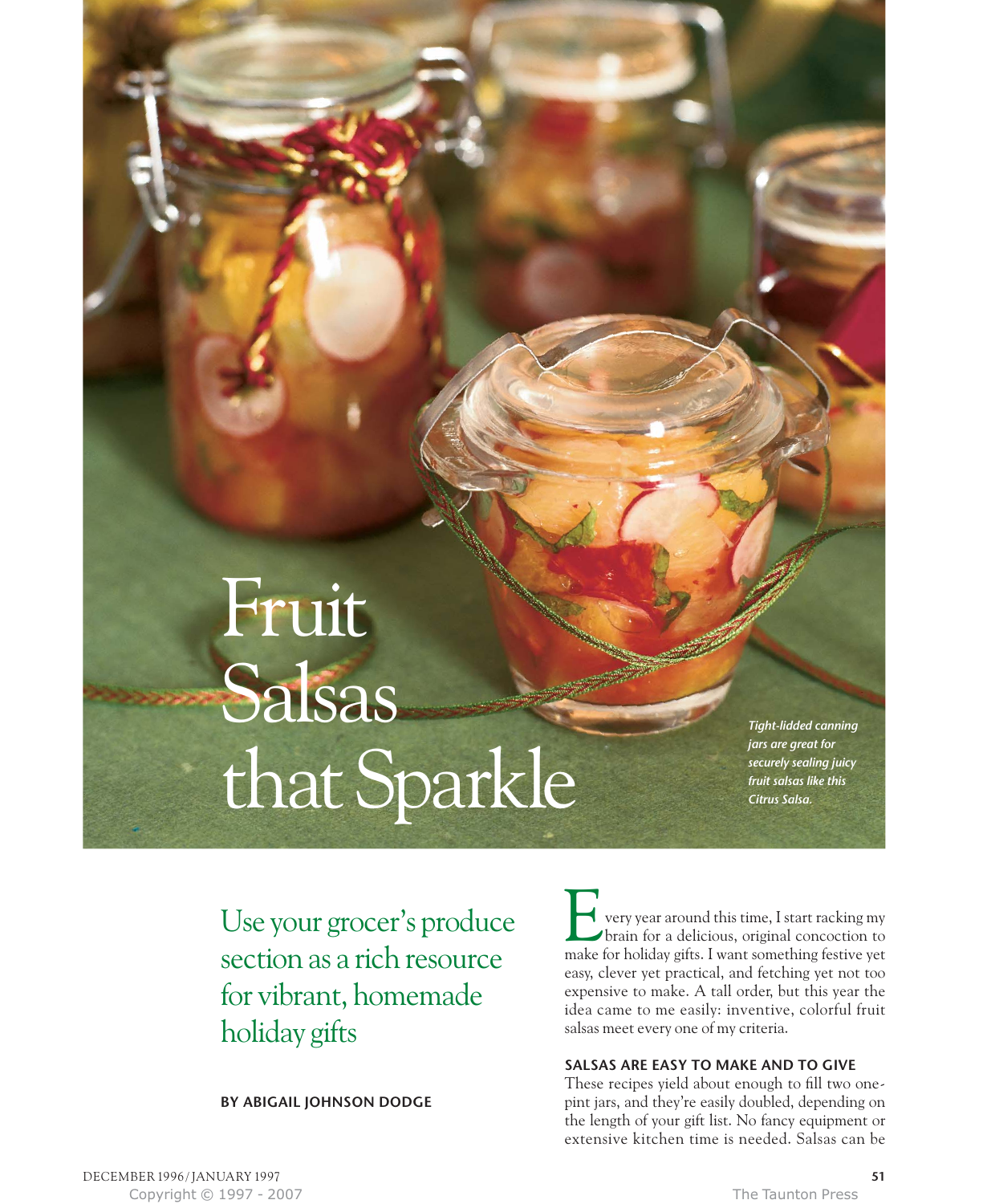

*Crosshatching makes a neat dice. To dice a mango, slice off the flesh from both sides of the pit, score in a crisscross pattern, and cut away the tiny cubes of mango.*

made in less than an hour and are ready to give at a second's notice. And best of all, they're delicious.

Salsa experiments rarely go wrong. Trying all sorts of ingredient combinations is good fun. You'll stay on the right track if you keep in mind the foods your friends like to prepare, and then match flavor combinations accordingly.

**A salsa should always complement a main dish.** I think of salsa as the best supporting performer in a play: never upstaging the leading players. Tropical fruits and roasted red peppers team well with poultry or firm-fleshed fish. Citrus fruits make a beautiful sweet-tart salsa that's right with any fish, hot or cold. Cranberry salsa is a refreshing take on the traditional

accompaniment to a roasted bird. The salsa's flavors are strong, yet when teamed with a turkey dinner or sandwich, they blend gracefully and don't overwhelm.

### **CHOOSE WELL-RIPENED PRODUCE**

Once I develop a combination, I search for the best produce I can find. The fruit doesn't have to be the rarest or most expensive, just well ripened. Trust your senses and you'll make good choices. Fully

ripened papaya should be golden yellow, firm, and supple when pressed. Sweet pineapple will be fragrant and tinged with yellow and orange; stay away from green ones. Citrus should feel heavy for its size.

### **DEVELOP FLAVORS BY MAKING SALSA AHEAD**

These salsa recipes are very forgiving**—**a little extra jalapeño or more papaya and less mango, for example, will be just fine. Tailor the ingredient proportions to suit your taste buds, and always taste-test before you transfer the salsas to gift jars, because their flavors develop and change over time. Preparing a salsa a couple of days in advance will give you better insight into its true character and will allow time for seasoning adjustments.

*Flavors change as ingredients mingle over time. Prepare fruit salsas (like this Tropical Salsa) a few days in advance and*



Choose containers with economy in mind: a little salsa goes a long way, and giving in small, one-cup quantities means more jars per batch. The vessels you pick for these juicy salsas must have tight-fitting lids. Dress up plain jars with pretty ribbons and attractive tags. Never prepare or store fruit salsas in aluminum.

I'd advise against canning these salsas: canning would cause the fresh flavors to dull when exposed to heat. Instead, run the jars and lids through the dishwasher before you fill them and then stash the salsas in the fridge. They'll keep for two to three weeks.

### **Citrus Salsa**

If the citrus sections and radishes seem unwieldy, you can chop them for a more traditional salsa look. This one is great served with fish. *Yields 31⁄2 cups.*

*2 blood oranges 2 navel oranges 1 pink grapefruit 1 lime 3⁄4 cup thinly sliced radishes 1 fresh red chile, stemmed, seeded, and minced 2 to 3 Tbs. minced mint leaves Pinch salt Pinch cayenne*

Remove the zest and pith from the oranges, grapefruit, and lime. With a sharp knife, carefully cut the citrus

Don't bother actually canning these salsas the heat would dull their flavors.